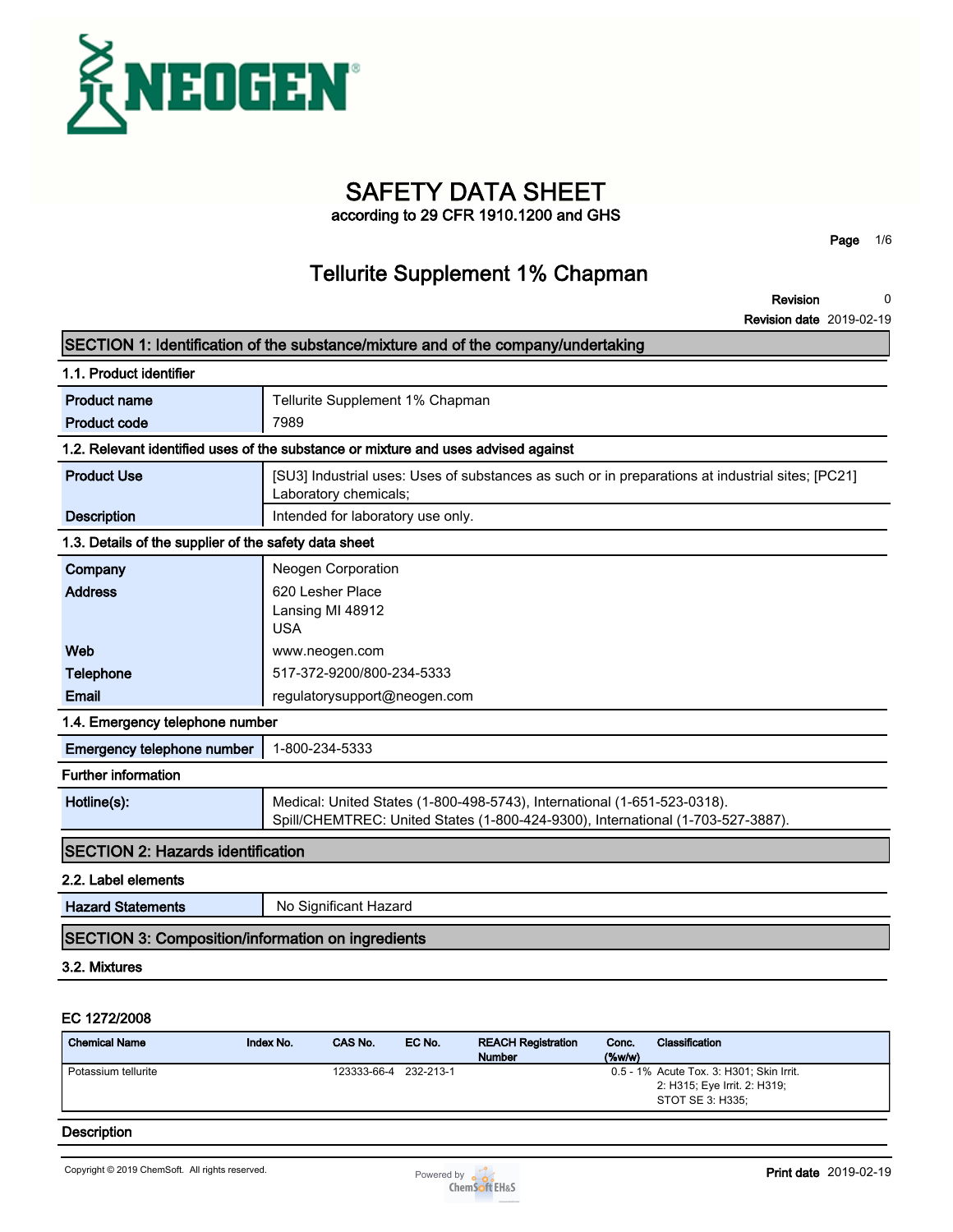**Revision 0**

**Revision date 2019-02-19**

| Description                                                |                                                                                                                                                                                                |  |
|------------------------------------------------------------|------------------------------------------------------------------------------------------------------------------------------------------------------------------------------------------------|--|
|                                                            | No components need to be disclosed according to the applicable regulations.                                                                                                                    |  |
| <b>SECTION 4: First aid measures</b>                       |                                                                                                                                                                                                |  |
| 4.1. Description of first aid measures                     |                                                                                                                                                                                                |  |
| Inhalation                                                 | Move the exposed person to fresh air. If breathing is difficult give oxygen. If breathing stops,<br>provide artificial respiration. Seek medical attention if irritation or symptoms persist.  |  |
| Eye contact                                                | Rinse immediately with plenty of water. Contact lenses should be removed. Seek medical attention<br>if irritation or symptoms persist.                                                         |  |
| <b>Skin contact</b>                                        | Rinse immediately with plenty of water. Remove contaminated clothing. Seek medical attention if<br>irritation or symptoms persist.                                                             |  |
| Ingestion                                                  | DO NOT INDUCE VOMITING unless advised to do so by a doctor. Never give anything by mouth<br>to an unconscious person. Get medical advice/attention if you feel unwell.                         |  |
|                                                            | 4.2. Most important symptoms and effects, both acute and delayed                                                                                                                               |  |
| Inhalation                                                 | Inhalation may cause coughing, tightness of the chest and irritation of the respiratory system.                                                                                                |  |
| Eye contact                                                | May cause irritation to eyes.                                                                                                                                                                  |  |
| Skin contact                                               | May cause irritation to skin.                                                                                                                                                                  |  |
| Ingestion                                                  | Ingestion may cause nausea and vomiting.                                                                                                                                                       |  |
| <b>SECTION 5: Firefighting measures</b>                    |                                                                                                                                                                                                |  |
| 5.1. Extinguishing media                                   |                                                                                                                                                                                                |  |
|                                                            | Use extinguishing media appropriate to the surrounding fire conditions.                                                                                                                        |  |
| 5.2. Special hazards arising from the substance or mixture |                                                                                                                                                                                                |  |
|                                                            | This product is not flammable. Use extinguishing media appropriate to the surrounding fire<br>conditions.                                                                                      |  |
| 5.3. Advice for firefighters                               |                                                                                                                                                                                                |  |
|                                                            | Wear suitable respiratory equipment when necessary.                                                                                                                                            |  |
| <b>SECTION 6: Accidental release measures</b>              |                                                                                                                                                                                                |  |
|                                                            | 6.1. Personal precautions, protective equipment and emergency procedures                                                                                                                       |  |
|                                                            | Adopt best Manual Handling considerations when handling, carrying and dispensing. Ensure<br>adequate ventilation of the working area.                                                          |  |
| 6.2. Environmental precautions                             |                                                                                                                                                                                                |  |
|                                                            | Prevent further spillage if safe. Clean spillage area thoroughly with plenty of water.                                                                                                         |  |
| 6.3. Methods and material for containment and cleaning up  |                                                                                                                                                                                                |  |
|                                                            | Absorb spillage to prevent material damage. Clean spillage area thoroughly with plenty of water.<br>Do not flush into surface water.                                                           |  |
| 6.4. Reference to other sections                           |                                                                                                                                                                                                |  |
|                                                            | See section 2, 8 & 13 for further information.                                                                                                                                                 |  |
| <b>SECTION 7: Handling and storage</b>                     |                                                                                                                                                                                                |  |
| 7.1. Precautions for safe handling                         |                                                                                                                                                                                                |  |
|                                                            | Adopt best Manual Handling considerations when handling, carrying and dispensing. Avoid contact<br>with eyes. Do not eat, drink or smoke in areas where this product is used or stored. Ensure |  |



**adequate ventilation of the working area.**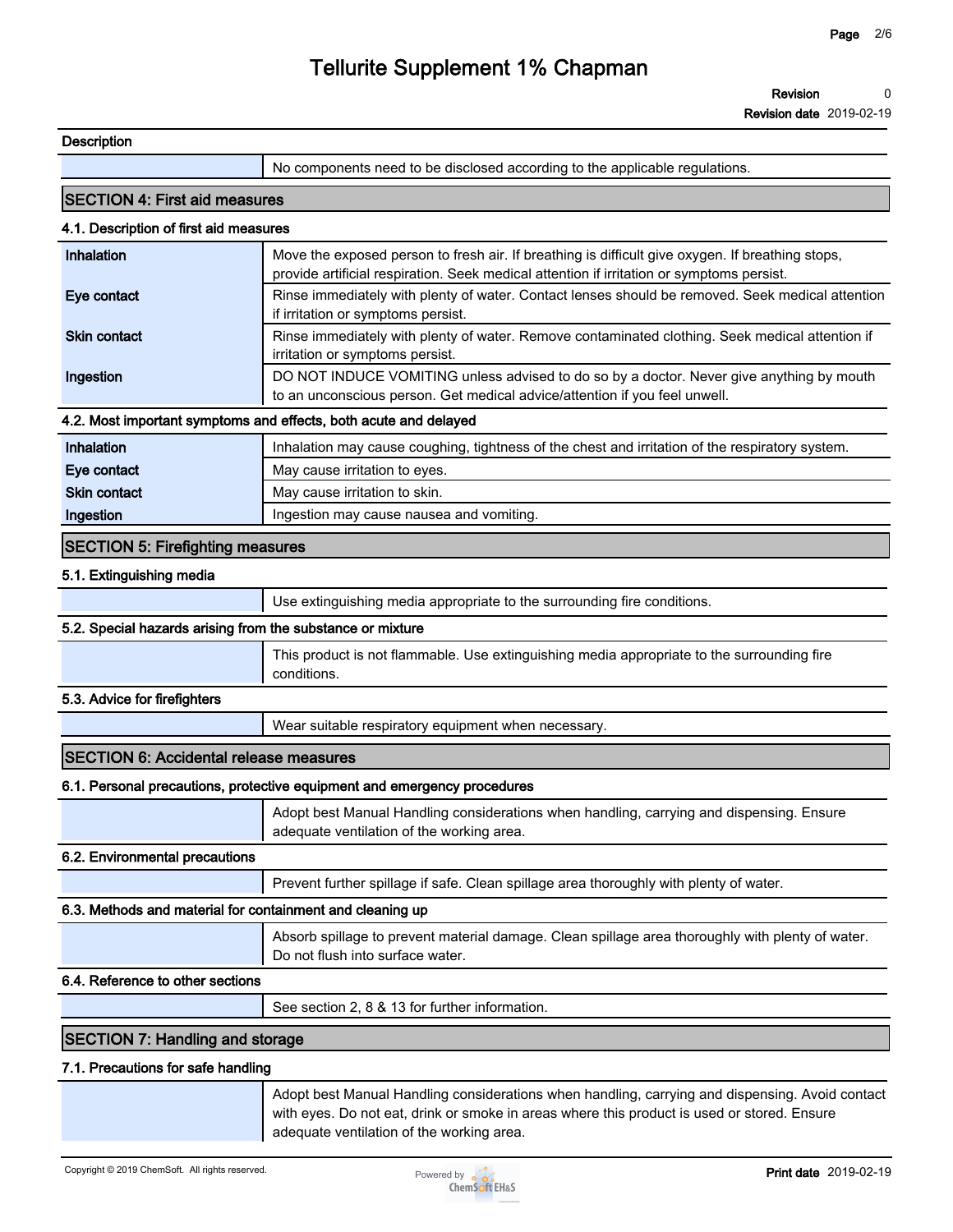**Revision date 2019-02-19**

# **7.2. Conditions for safe storage, including any incompatibilities Store in correctly labelled containers. Keep container tightly closed. 7.3. Specific end use(s) See Section 1.2 for further information. SECTION 8: Exposure controls/personal protection 8.2. Exposure controls Appropriate engineering controls Ensure adequate ventilation of the working area. Individual protection measures Use as appropriate:. Protective clothing. Eye / face protection Use as appropriate:. Suitable eye protection. Skin protection - Hand protection Use as appropriate:. Chemical resistant gloves. Respiratory protection In case of insufficient ventilation, wear suitable respiratory equipment.**

**Keep away from food, drink and animal feed and/ or feed products.**

#### **SECTION 9: Physical and chemical properties**

**Occupational exposure controls**

#### **9.1. Information on basic physical and chemical properties**

| State   Liquid                                 |                                        |
|------------------------------------------------|----------------------------------------|
| Color   Clear                                  |                                        |
|                                                | Odor   Odorless/Slight                 |
| Odour threshold   No data available            |                                        |
|                                                | <b>pH</b> No data available            |
|                                                | Melting point No data available        |
|                                                | Freezing Point No data available       |
|                                                | <b>Boiling point</b> No data available |
|                                                | Flash point No data available          |
| Evaporation rate   No data available           |                                        |
| Flammability limits Not applicable.            |                                        |
|                                                | Vapor pressure   No data available     |
|                                                | Vapor density   No data available      |
| Relative density   No data available           |                                        |
| <b>Partition coefficient</b> No data available |                                        |
| Autoignition temperature   No data available   |                                        |
|                                                | Viscosity   No data available          |
| <b>Explosive properties</b> No data available  |                                        |
| Oxidising properties No data available         |                                        |
| Solubility                                     | Soluble in water                       |
| <b>SECTION 10: Stability and reactivity</b>    |                                        |

#### **10.1. Reactivity**

**Stable under normal conditions.**

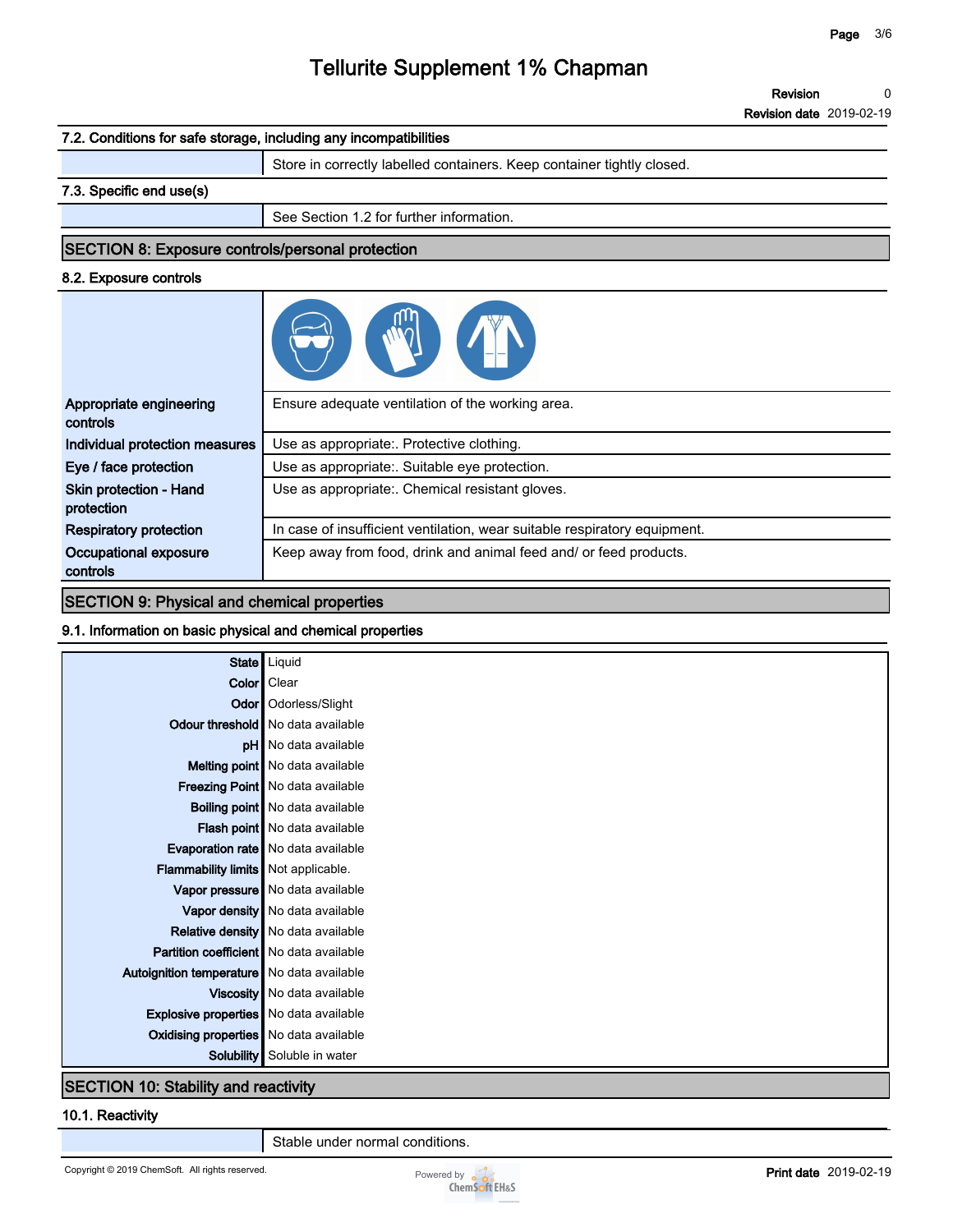**Revision date 2019-02-19**

| 10.2. Chemical stability                        |                                                                                                               |
|-------------------------------------------------|---------------------------------------------------------------------------------------------------------------|
|                                                 | Stable under normal conditions.                                                                               |
| 10.3. Possibility of hazardous reactions        |                                                                                                               |
|                                                 | No Significant Hazard.                                                                                        |
| 10.4. Conditions to avoid                       |                                                                                                               |
|                                                 | Keep away from heat.                                                                                          |
| 10.5. Incompatible materials                    |                                                                                                               |
|                                                 |                                                                                                               |
|                                                 | No data available.                                                                                            |
| 10.6. Hazardous decomposition products          |                                                                                                               |
|                                                 | Carbon oxides.                                                                                                |
| <b>SECTION 11: Toxicological information</b>    |                                                                                                               |
| 11.1. Information on toxicological effects      |                                                                                                               |
| <b>Acute toxicity</b>                           | Ingestion may cause nausea and vomiting.                                                                      |
| Skin corrosion/irritation                       | May cause irritation to skin.                                                                                 |
| Serious eye damage/irritation                   | May cause irritation to eyes.                                                                                 |
| Germ cell mutagenicity                          | No Significant Hazard.                                                                                        |
| Carcinogenicity                                 | Not found to be a potential carcinogen in the International Agency for Research on Cancer (IARC)              |
|                                                 | Monographs, Volumes 1-112.<br>Not listed in the National Toxicology Program (NTP) 13th Report on Carcinogens. |
|                                                 | Not listed in the OSHA standard 1910.1003 Carcinogens.                                                        |
| <b>Reproductive toxicity</b>                    | No Significant Hazard.                                                                                        |
| STOT-single exposure                            | No Significant Hazard.                                                                                        |
| STOT-repeated exposure                          | No Significant Hazard.                                                                                        |
| <b>Aspiration hazard</b>                        | No Significant Hazard.                                                                                        |
| Repeated or prolonged                           | Avoid prolonged or repeated exposure.                                                                         |
| exposure                                        |                                                                                                               |
| <b>SECTION 12: Ecological information</b>       |                                                                                                               |
| 12.2. Persistence and degradability             |                                                                                                               |
|                                                 | No data is available on this product.                                                                         |
| 12.3. Bioaccumulative potential                 |                                                                                                               |
|                                                 |                                                                                                               |
|                                                 | No data is available on this product.                                                                         |
| <b>Partition coefficient</b>                    |                                                                                                               |
|                                                 | Tellurite Supplement 1% No data available                                                                     |
|                                                 | Chapman                                                                                                       |
|                                                 |                                                                                                               |
| 12.4. Mobility in soil                          |                                                                                                               |
|                                                 | No data is available on this product.                                                                         |
| 12.5. Results of PBT and vPvB assessment        |                                                                                                               |
|                                                 | No data is available on this product.                                                                         |
| 12.6. Other adverse effects                     |                                                                                                               |
|                                                 | Caution - substance not yet fully tested.                                                                     |
| Copyright © 2019 ChemSoft. All rights reserved. | <b>Print date</b> 2019-02-19<br>Powered by $\frac{1}{2}$                                                      |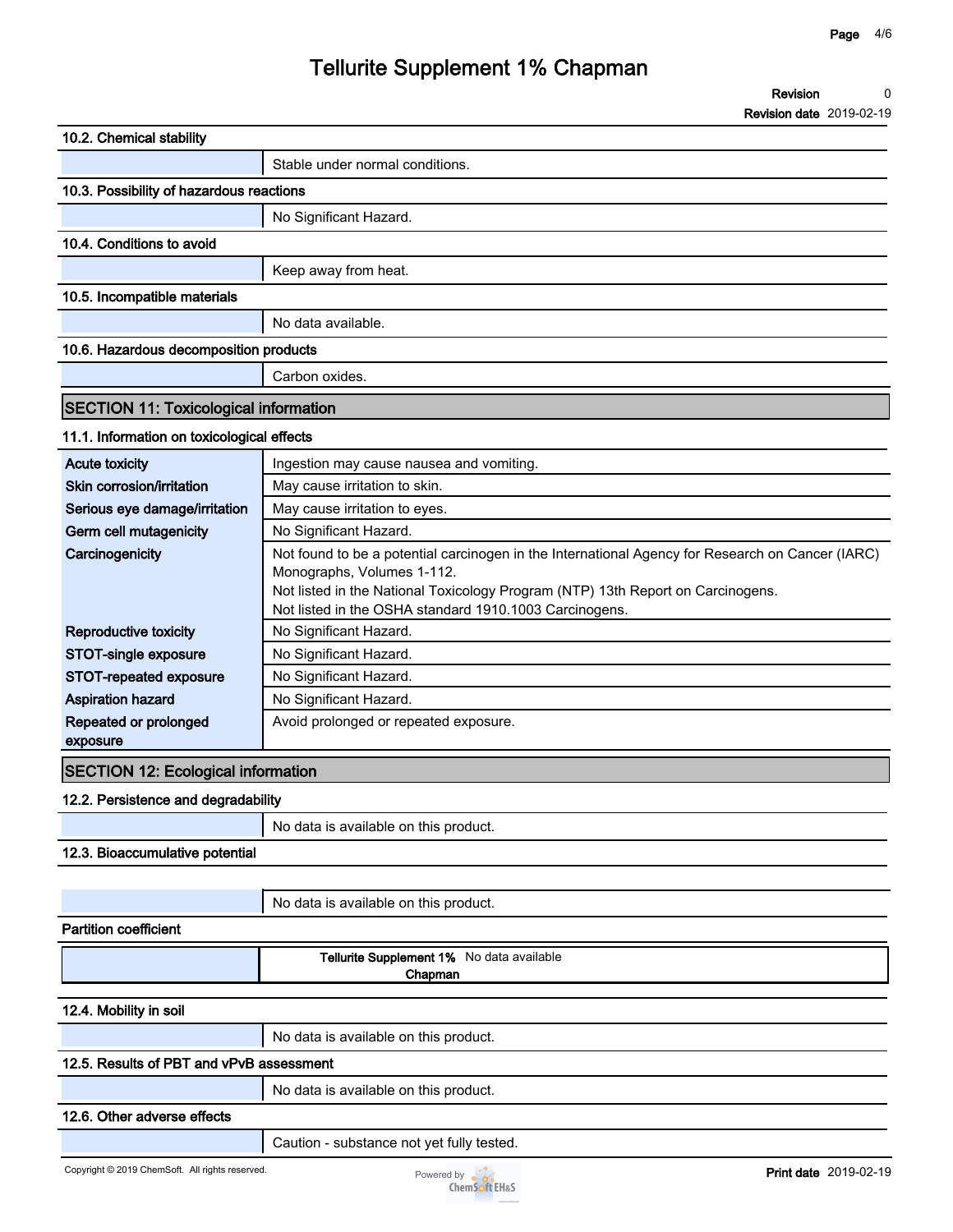**Revision date 2019-02-19**

| <b>SECTION 13: Disposal considerations</b> |                                                                                                                                                                                                                                                             |  |
|--------------------------------------------|-------------------------------------------------------------------------------------------------------------------------------------------------------------------------------------------------------------------------------------------------------------|--|
| 13.1. Waste treatment methods              |                                                                                                                                                                                                                                                             |  |
|                                            | Dispose of in compliance with all. local and national regulations.                                                                                                                                                                                          |  |
| <b>Disposal methods</b>                    |                                                                                                                                                                                                                                                             |  |
|                                            | Dispose of in compliance with all. local and national regulations.                                                                                                                                                                                          |  |
| Disposal of packaging                      |                                                                                                                                                                                                                                                             |  |
|                                            | Dispose of in compliance with all. local and national regulations.                                                                                                                                                                                          |  |
| <b>SECTION 14: Transport information</b>   |                                                                                                                                                                                                                                                             |  |
| 14.1. UN number                            |                                                                                                                                                                                                                                                             |  |
|                                            | The product is not classified as dangerous for carriage.                                                                                                                                                                                                    |  |
| 14.2. UN proper shipping name              |                                                                                                                                                                                                                                                             |  |
|                                            | The product is not classified as dangerous for carriage.                                                                                                                                                                                                    |  |
| 14.3. Transport hazard class(es)           |                                                                                                                                                                                                                                                             |  |
|                                            | The product is not classified as dangerous for carriage.                                                                                                                                                                                                    |  |
| 14.4. Packing group                        |                                                                                                                                                                                                                                                             |  |
|                                            | The product is not classified as dangerous for carriage.                                                                                                                                                                                                    |  |
| 14.5. Environmental hazards                |                                                                                                                                                                                                                                                             |  |
|                                            | The product is not classified as dangerous for carriage.                                                                                                                                                                                                    |  |
| 14.6. Special precautions for user         |                                                                                                                                                                                                                                                             |  |
|                                            | The product is not classified as dangerous for carriage.                                                                                                                                                                                                    |  |
|                                            | 14.7. Transport in bulk according to Annex II of MARPOL 73/78 and the IBC Code                                                                                                                                                                              |  |
|                                            | The product is not classified as dangerous for carriage.                                                                                                                                                                                                    |  |
| <b>SECTION 15: Regulatory information</b>  |                                                                                                                                                                                                                                                             |  |
|                                            | 15.1. Safety, health and environmental regulations/legislation specific for the substance or mixture                                                                                                                                                        |  |
| <b>Regulations</b>                         | Hazard Communication Standard: 29 Code of Federal Regulations 1910.1200: Occupational<br>Safety and Health Standards: Z: Toxic and Hazardous Substances: Hazard Communication.                                                                              |  |
|                                            | All chemicals in this product are TSCA listed or excluded from listing, on the United States<br>Environmental Protection Agency Toxic Substances Control Act (TSCA) inventory. TSCA - United<br>States Toxic Substances Control Act Section 8(b) Inventory. |  |
|                                            | US State Regulations:<br>New Jersey Right-to-Know Hazardous Substance List:<br>This material contains no reportable components                                                                                                                              |  |
|                                            | Pennsylvania Right-to-Know Hazardous Substance List:<br>This material contains no reportable components.                                                                                                                                                    |  |
|                                            | Rhode Island Right-to-Know Hazardous Substance List:.<br>This material contains no reportable components.                                                                                                                                                   |  |
| <b>SECTION 16: Other information</b>       |                                                                                                                                                                                                                                                             |  |

#### **Other information**